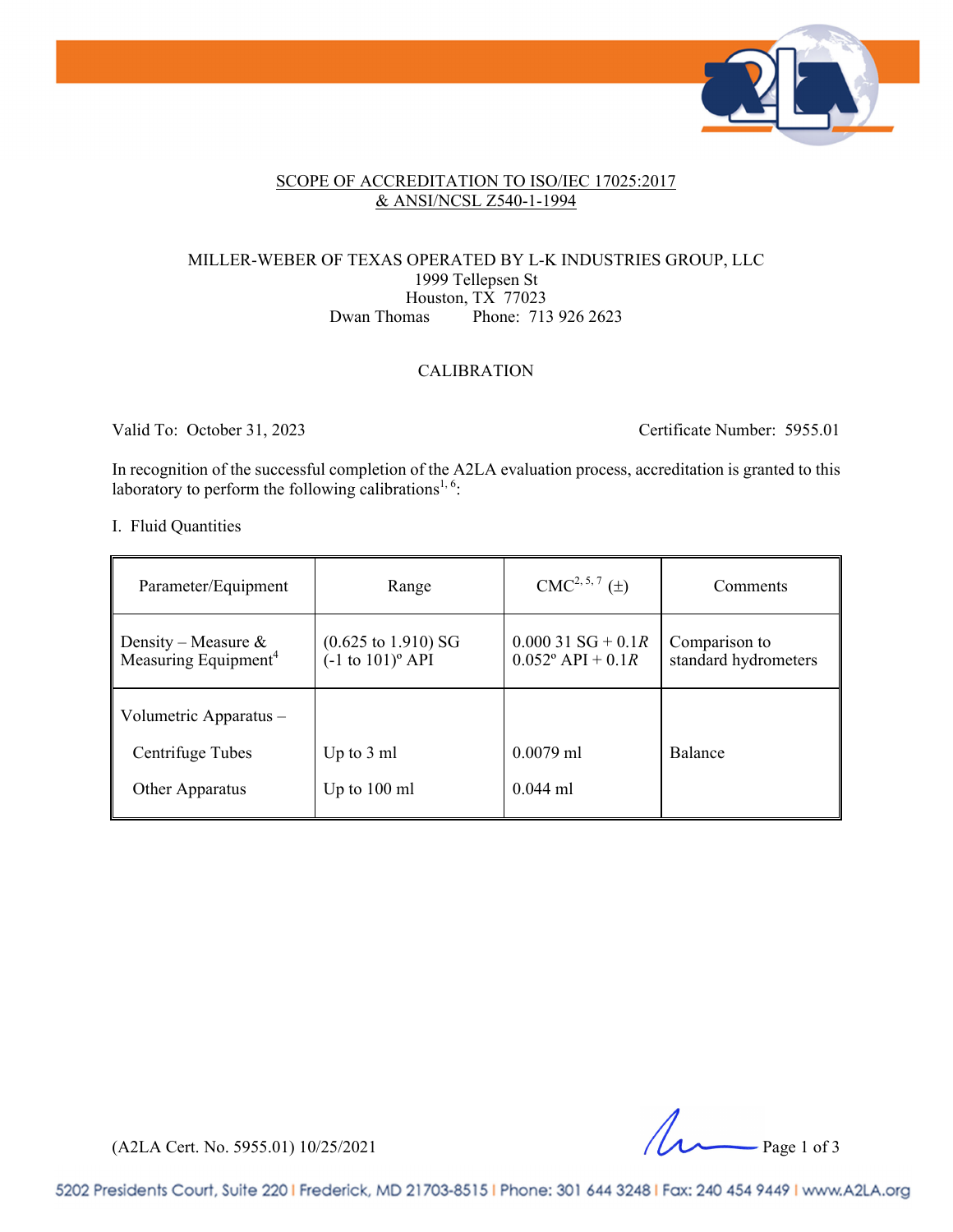#### II. Thermodynamics

| Parameter/Equipment                                            | Range                                                                                                            | $CMC2, 7(\pm)$                                                                                               | Comments                                                  |
|----------------------------------------------------------------|------------------------------------------------------------------------------------------------------------------|--------------------------------------------------------------------------------------------------------------|-----------------------------------------------------------|
| Temperature – Measure $\&$<br>Measuring Equipment <sup>4</sup> | $(-80 \text{ to } -40)$ °C<br>$(-40 \text{ to } 5)$ °C                                                           | $0.022 \text{ °C}$ (22 mK)<br>$0.016$ °C (16 mK)                                                             | Hart 5628 precision<br>platinum resistance<br>thermometer |
|                                                                | $(5 \text{ to } 95)$ °C<br>$(95 \text{ to } 205)$ °C<br>$(205 \text{ to } 305)$ °C<br>$(305 \text{ to } 405)$ °C | $0.013 \text{ °C}$ (13 mK)<br>$0.018 \text{ °C}$ (18 mK)<br>$0.034$ °C (34 mK)<br>$0.035 \text{ °C}$ (35 mK) | Hart 1560 blackstack, Hart<br>2560 SPRT module            |
| Temperature – Measure $\&$<br>Measuring Equipment <sup>3</sup> | $(-20 \text{ to } 150)$ °C                                                                                       | 0.065 °C                                                                                                     | FlukeCal 1551A Stik<br>thermometer                        |

#### III. Time & Frequency

| Parameter/Equipment                                                 | Range          | $CMC2, 7(\pm)$ | Comments         |
|---------------------------------------------------------------------|----------------|----------------|------------------|
| Rotational Speed –<br>Measure & Measuring<br>Equipment <sup>3</sup> | Up to 6000 rpm | $1.7$ rpm      | Laser tachometer |

<sup>1</sup> This laboratory offers commercial calibration service.

- <sup>2</sup> Calibration and Measurement Capability Uncertainty (CMC) is the smallest uncertainty of measurement that a laboratory can achieve within its scope of accreditation when performing more or less routine calibrations of nearly ideal measurement standards or nearly ideal measuring equipment. CMCs represent expanded uncertainties expressed at approximately the 95 % level of confidence, usually using a coverage factor of  $k = 2$ . The actual measurement uncertainty of a specific calibration performed by the laboratory may be greater than the CMC due to the behavior of the customer's device and to influences from the circumstances of the specific calibration.
- $3$  Field calibration service is available for this calibration. Please note the actual measurement uncertainties achievable on a customer's site can normally be expected to be larger than the CMC found on the A2LA Scope. Allowance must be made for aspects such as the environment at the place of calibration and for other possible adverse effects such as those caused by transportation of the calibration equipment. The usual allowance for the uncertainty introduced by the item being calibrated, (e.g. resolution) must also be considered and this, on its own, could result in the actual measurement uncertainty achievable on a customer's site being larger than the CMC.

(A2LA Cert. No. 5955.01) 10/25/2021 Page 2 of 3

<sup>&</sup>lt;sup>4</sup> All comparison temperature calibrations are performed in circulating liquid baths.

 $<sup>5</sup>$  In the statement of CMC,  *is the numerical value of the resolution of the unit under test.</sup>*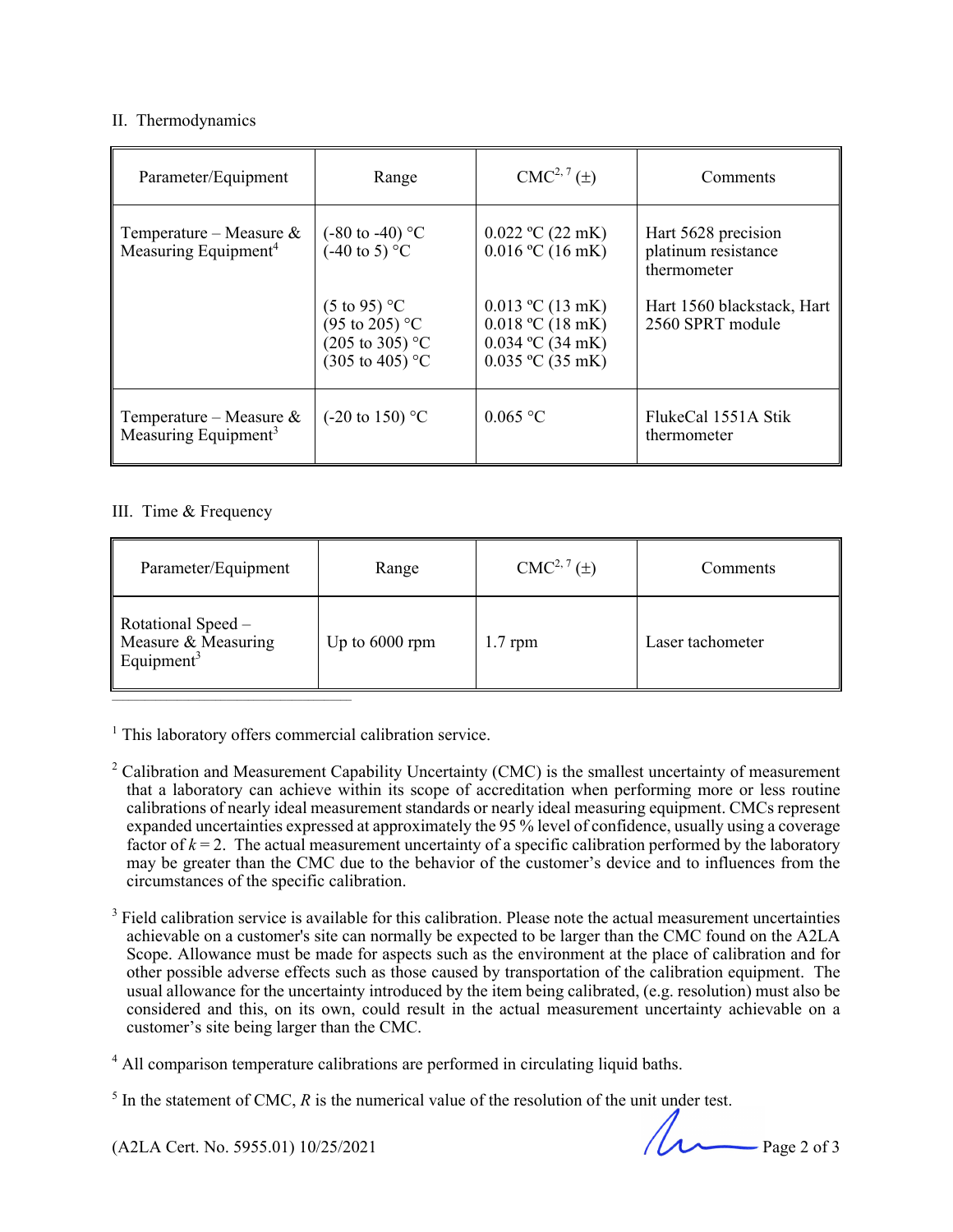$<sup>7</sup>$  The type of instrument or material being calibrated is defined by the parameter. This indicates the</sup> laboratory is capable of calibrating instruments that measure or generate the values in the ranges indicated for the listed measurement parameter.

 $(A2LA$  Cert. No. 5955.01) 10/25/2021

<sup>6</sup> This scope meets A2LA's *P112 Flexible Scope Policy*.